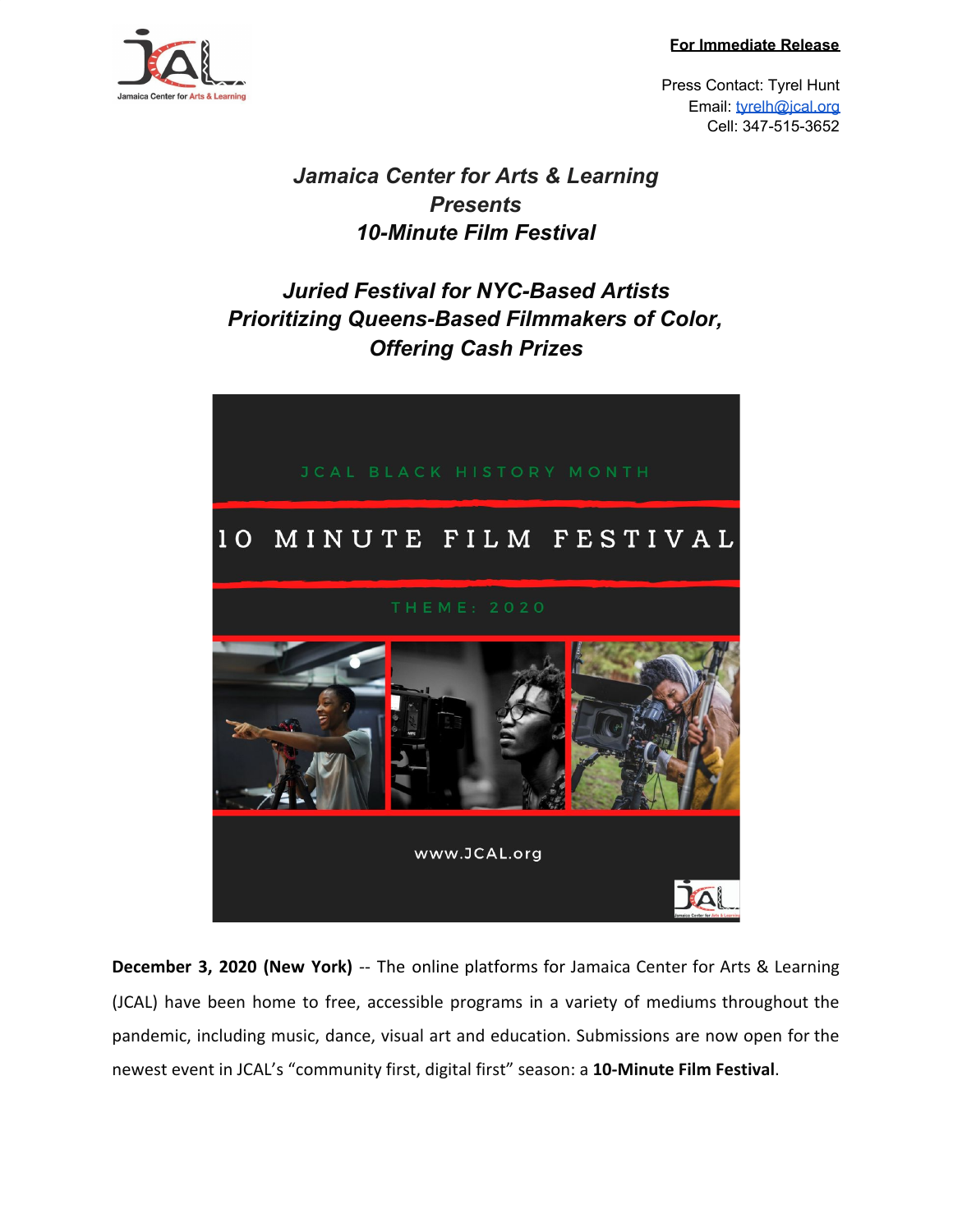

Press Contact: Tyrel Hunt Email: [tyrelh@jcal.org](mailto:tyrelh@jcal.org) Cell: 347-515-3652

JCAL's **10-Minute Film Festival** will premiere short films made by NYC-based artists that focus on one central theme: 2020. With this theme, filmmakers will have a platform to tell their stories and to interpret this unprecedented year in America -- and in their artistry.

Any film on any subject, in any style, of 10 minutes or less may be submitted to the **10-Minute Film Festival**. Submission is free via [this](https://www.jcal.org/10-minute-film-festival) link. The festival will premiere exclusively on the JCAL's YouTube channel in Spring 2021. All NYC-based filmmakers age 13 and up are eligible to submit; Queens-based filmmakers of color receive priority. Ten to 15 films are expected to be selected.

Submissions will be judged by a three-person jury. The Grand Prize will be awarded \$500. The Second Prize will receive \$300. The Audience Prize (chosen by online vote) will receive \$300. A public program, including a live online interview on YouTube with each filmmaker, will be held to coincide with the festival.

"2020 was obviously a terrible year in many ways," said JCAL Interim Artistic Director Courtney Ffrench. "But in many ways it was an incredible year. Artists -- whatever their resources - learned to be truly creative in amazing ways. We at JCAL did, too. We conceived JCAL's **10-Minute Film Festival** in part because we all know we can't go to the movies right now. But we can use our platforms to spotlight all NYC filmmakers -- those in Queens, especially."

"2020 won't be remembered fondly," added Leonard Jacobs, JCAL's Interim Executive Director. "But it was a year we'll never forget. Which is why I love putting '2020' out there as a central theme for this festival. Because you really don't have to explain it -- instinctively, you understand its meaning. And for that reason, we're incredibly excited to put out a citywide call for these 10-minute films -- and we'll be even more excited to premiere and promote them, and to celebrate the entire NYC filmmaking community next spring."

## **Meet the Jurors**